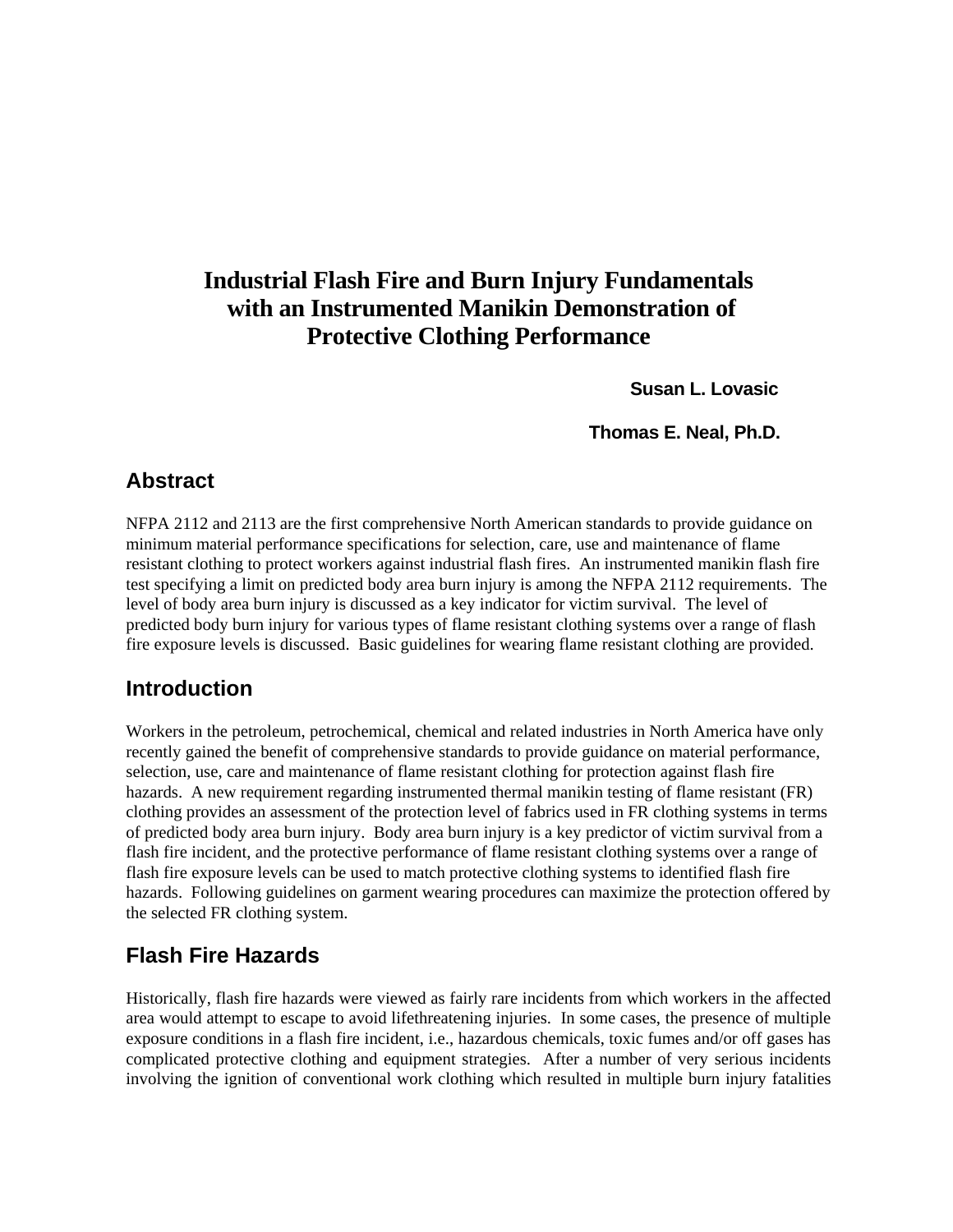fatalities and serious nonfatal burn injuries, the petroleum, petrochemical and chemical industries began to broadly adopt FR clothing in order to increase worker survival in the event of an industrial flash fire incident. Generally these adoptions involved the use of FR coveralls or FR shirts and FR pants by all employees and contractors exposed to flash fire hazards on a specific industrial site. This provided workers with a few extra seconds of escape time and resulted in reduced body area burn injury levels and increased the chance of surviving a flash fire incident. Table 1 provides typical exposure parameters for industrial flash fire hazards.

| <b>HAZARD EXPOSURE FACTORS</b>             | <b>TYPICAL RANGE</b>                                  |
|--------------------------------------------|-------------------------------------------------------|
| Total Exposure Energy, cal/cm <sup>2</sup> | 1 to 20                                               |
| Percent Radiant Heat Energy                | 30 to 50                                              |
| Percent Convective Heat Energy             | 50 to 70                                              |
| Heat Flux, cal/cm <sup>2</sup> s           | $1$ to $4$                                            |
| Potential Exposure Time, seconds           | $1$ to $5$                                            |
| <b>Concussive Forces</b>                   | Variable                                              |
| Presence of Smoke/Fumes                    | Yes                                                   |
| Mechanism for Recurrence                   | Re-ignition of Flammable<br><b>Chemicals or Gases</b> |

**Table 1. Typical Industrial Flash Fire Exposure Parameters** 

#### **Ignition of Conventional Clothing by Flash Fire Exposure**

Conventional work clothing is typically made of 100% cotton fabrics or fabrics made of polyester/cotton fiber blends or nylon/cotton fiber blends. All of these fabric types are flammable, and in addition, the nylon and polyester fibers can melt onto the skin aggravating the burn injury. Polyester or nylon blend containing fabrics, due to their durability, are generally lighter in weight, i.e. lower fabric areal density, than 100% cotton fabrics. Lighter weight fabrics ignite at lower exposure energy and burn with a higher flame spread rate than heavier weight fabrics. Fabric weight is usually expressed in ounces per square yard. An exposure of approximately one cal/cm<sup>2</sup> per unit of fabric weight (when expressed in  $oz/yd^2$ ) is usually required for fabric ignition, i.e. an exposure of approximately 6 cal/cm<sup>2</sup> will ignite a 6 oz/yd<sup>2</sup> cotton work shirt, but approximately 10 cal/cm<sup>2</sup> would be required to ignite a 10 oz/ $yd^2$  coverall. Darker colors, due to a greater tendency to absorb radiant heat energy, tend to ignite at lower incident energy levels than lighter colors. The primary point on ignition is that all conventional work clothing fabrics can ignite, will continue to burn on the wearer's body and will cause more severe burn injury to greater areas of the body than the actual flash fire. If clothing is ignited, burn injury can quickly spread to areas of the body that were not initially exposed in the flash fire incident.

#### **Burn Injuries from Flash Fire Hazards**

 In spite of significant progress in reducing industrial fire hazards, thousands of second and third degree burn injury cases occur in the work place each year in North America (1). These injuries result from the exposure of workers to the intense radiant and convective energy resulting from a flash fire incident. Flash fire exposures are usually of sufficient intensity and duration to ignite conventional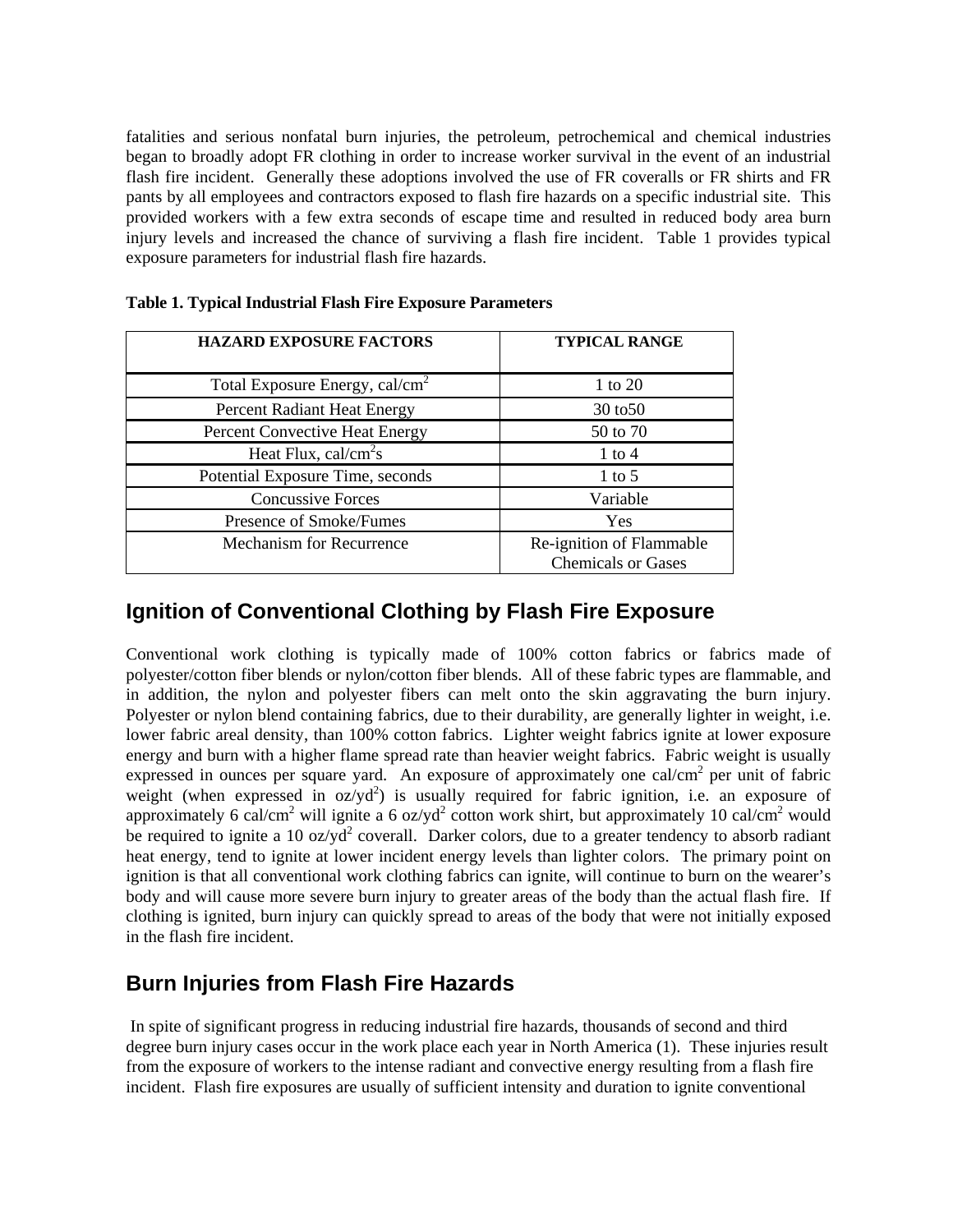conventional work clothing and burn unprotected (bare) skin. The most serious of these burn injuries including many of the fatalities involve the ignition of the victim's clothing during the flash fire exposure. The relatively long time, e.g. 30 to 60 seconds, of continued burning of conventional work clothing on the body after the initial flash fire has ceased significantly increases both the burn depth and the total body area suffering burn injury. The increase in body burn area has been shown to directly affect the survival rate of burn injury victims. The total area of body burn injury is a key survival factor for burn victims based on the 1991-1993 American Burn Association study (2) as shown in Figure 1. The chance of survival drops sharply as the body area burn increases to 75% for all four age groups that make up the work force demographics. It is interesting to note that burn injuries in the range of 75% of the body area can very readily result from ignition and the continued burning of flammable clothing on the victim's body.

It is important to note that conventional clothing fabrics made from natural fibers, polyester fibers, nylon fibers or blends of these fibers are all flammable and can ignite and continue to burn on the body. It has been reported that fabrics made of meltable fibers like polyester and nylon can lead to more serious burn injuries (3). Generally, polyester, nylon and blends of these meltable fibers with cotton are utilized in lighter weight fabrics which tend to ignite and burn more readily. However, conventional fabric, regardless of weight, can ignite in a flash fire and continue to burn on the body with potential to create life threatening burn injuries.

Flame-resistant (FR) clothing can significantly reduce burn injury resulting from flash fire exposure. This occurs first by minimizing or avoiding clothing ignition, and second by creating a thermal barrier, which reduces the exposure energy reaching the victim's skin. Consequently, over the past decade, there has been increased emphasis by OSHA, ASTM and NFPA standards organizations on the use of FR clothing by workers exposed to flash fire hazards.



**Figure 1 - Chance of Survival from Burn Injury** 

### **Protective Clothing Standards for Flash Fire Hazards**

Protective clothing standards for the flash fire hazard have been slow to emerge in North America.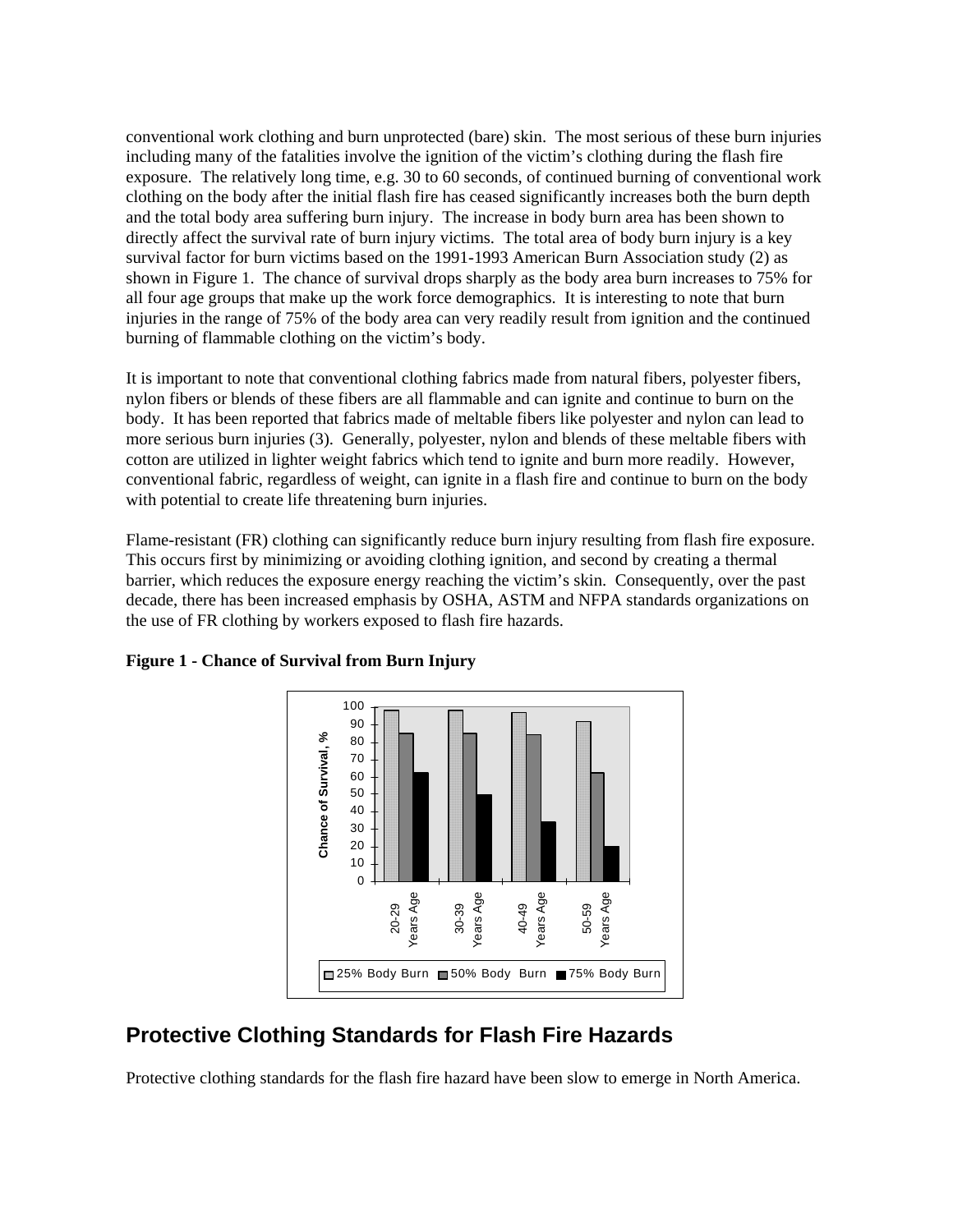The General Duty Clause from the Occupational Safety & Health Act of 1970, Section 5(a)(1) states that personal protective equipment should be suitable for the task performed. This provided the only guidance available until late 2000 when CGSB-155.20 *Workwear For Protection Against Hydrocarbon Flash Fire* and CGSB-155.21 *Recommended Practices for the Provision and Use of Workwear for Protection Against Hydrocarbon Flash Fire,* were issued by the Canadian General Standards Board. In 2001, the National Fire Protection Association (NFPA) issued NFPA 2112 *Standard on Flame Resistant Garments for Protection of Industrial Personnel Against Flash Fire*

| <b>PROTECTION FEATURE</b>                                 | <b>STANDARD</b><br><b>TEST METHODS</b>    | <b>SPECIFIC</b><br><b>REQUIREMENTS</b>     |  |
|-----------------------------------------------------------|-------------------------------------------|--------------------------------------------|--|
| Flammability for Fabric and<br><b>Reflective Striping</b> | ASTM D 6413<br><b>Vertical Flame Test</b> | 4 inch Max. Avg. Char Length               |  |
|                                                           |                                           | 2 s Max. Avg. Afterflame                   |  |
|                                                           |                                           | No melt and drip                           |  |
|                                                           |                                           | Before and After 100                       |  |
|                                                           |                                           | Launderings or Dry Cleanings               |  |
| Blocking of Convective and                                | NFPA 2112 Spaced Thermal                  | 6 cal/cm <sup>2</sup> Minimum Avg.         |  |
| <b>Radiant Heat Energy</b>                                | <b>Protective Performance Test</b>        | Before and After Three                     |  |
| Method 1                                                  | (TPP Spaced)                              | Launderings or Dry Cleanings               |  |
| Blocking of Convective and                                | NFPA 2112 Contact Thermal                 | $3$ cal/cm <sup>2</sup> Minimum Avg.       |  |
| <b>Radiant Heat Energy</b>                                | <b>Protective Performance Test</b>        | Before and After Three                     |  |
| Method 2                                                  | (TPP Contact)                             | Launderings or Dry Cleanings               |  |
| Body Area Burn Injury                                     | <b>ASTM F 1930</b>                        | 50% Max. Avg. Body Area                    |  |
| Protection                                                | <b>Instrumented Manikin Test</b>          | Burn Injury for a $2.0 \text{ cal/cm}^2$ s |  |
|                                                           | <b>Standardized Coverall with</b>         | Heat Flux for 3.0 seconds                  |  |
|                                                           | <b>Cotton T-Shirt and Briefs</b>          | After One Laundering or Dry                |  |
|                                                           |                                           | Cleaning                                   |  |
| Thermal Shrinkage                                         | NFPA 2112 Forced Air                      | 10% Maximum Shrinkage                      |  |
| <b>Resistance of Fabric</b>                               | <b>Circulating Oven Test</b>              | for Oven Exposure of                       |  |
|                                                           | and AATCC 135 for                         | 5 minutes at 500°F Before and              |  |
|                                                           | <b>Dimensional Measurements</b>           | After Three Launderings or                 |  |
|                                                           |                                           | Dry Cleanings                              |  |
| Heat Resistance of Fabrics,                               | <b>NFPA 2112</b>                          | No Melting and Dripping,                   |  |
| other Textile Materials and                               | Forced Air Circulating                    | Separation, or Ignition                    |  |
| <b>Reflective Striping (Excludes</b>                      | Oven Test                                 | for Oven Exposure of                       |  |
| Labels)                                                   |                                           | 5 minutes at 500°F                         |  |
|                                                           |                                           | Before and After Three                     |  |
|                                                           |                                           | Launderings or Dry Cleanings               |  |
| Hardware                                                  | <b>NFPA 2112</b>                          | No Melting and Dripping,                   |  |
| Buttons, Fasteners, Zippers,                              | Forced Air Circulating                    | Separation, or Ignition                    |  |
| Closures, Etc.                                            | Oven Test                                 | for Oven Exposure of<br>5 minutes at 500°F |  |
|                                                           |                                           | and Shall Remain Functional                |  |
| Sewing Thread                                             | <b>Federal Test Method Standard</b>       | <b>Inherently Flame Resistant</b>          |  |
|                                                           |                                           |                                            |  |

|  |  |  | Table 2. Key Flame Resistant Clothing Requirements for the NFPA 2112 Standard |
|--|--|--|-------------------------------------------------------------------------------|
|  |  |  |                                                                               |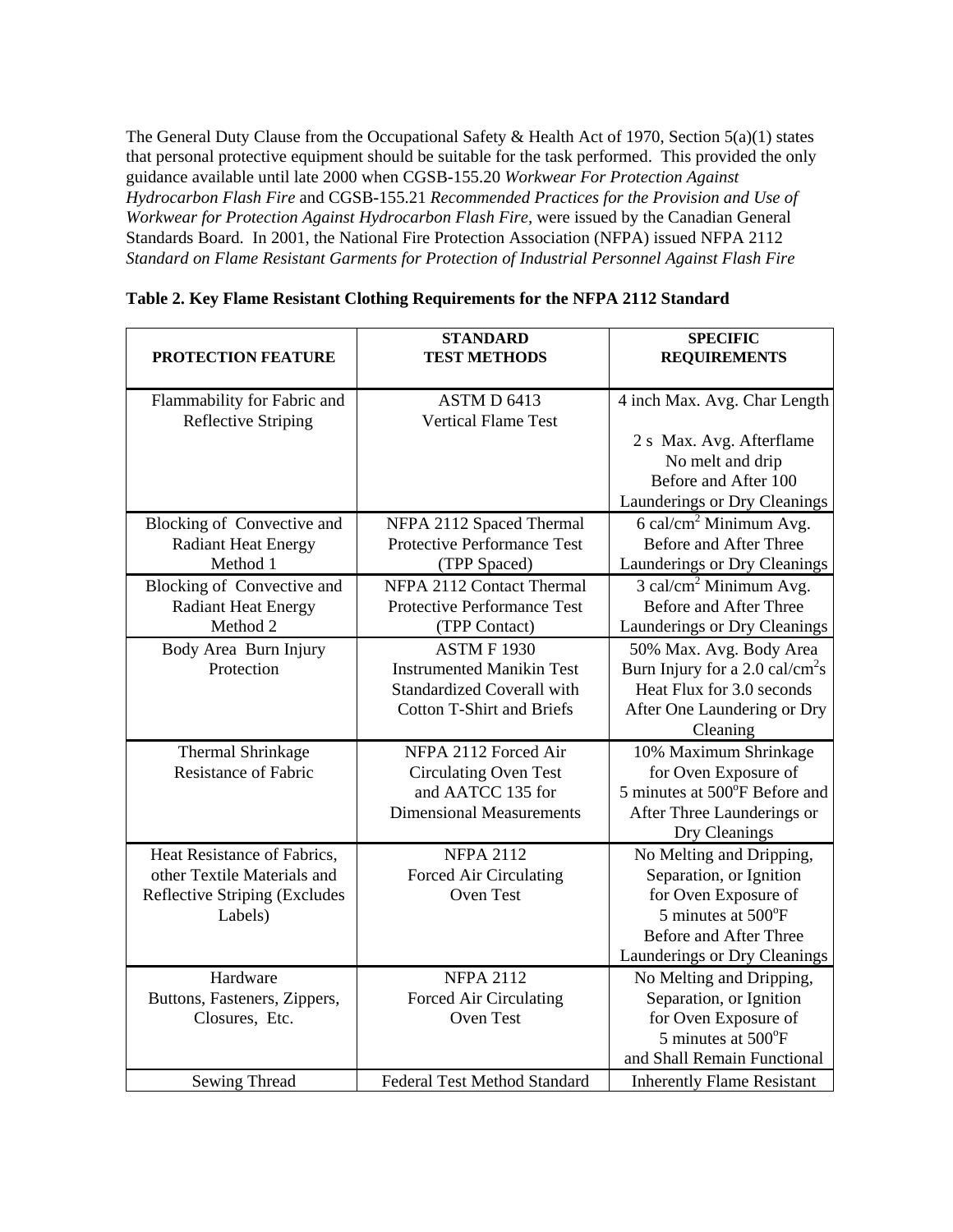| (Excludes Embroidery) | Fest Method 1534 | No melting at $500^{\circ}$ F |
|-----------------------|------------------|-------------------------------|
|-----------------------|------------------|-------------------------------|

Note: Labeling, Label Print Durability , and Design Requirements, as well as third party compliance verification are included.

and NFPA 2113 *Standard on Selection, Care, Use, and Maintenance of Flame Resistant Garments for Protection of Industrial Personnel Against Flash Fire.* The CGSB and NFPA standards are similar; however, the NFPA 2112 standard is more comprehensive in its requirements. In addition, NFPA 2112 is the first protective clothing standard worldwide to include a requirement that fabrics used in FR clothing systems be tested in a simulated flash fire exposure using an instrumented thermal manikin. A listing of the key NFPA 2112 requirements is shown in Table 2.

## **Flame Resistant (FR) Clothing**

The primary benefit of Flame Resistant (FR) clothing is that it will self extinguish, usually within a few seconds after the ignition source is removed. Consequently FR clothing will not add to the burn injury by continuing to burn on the wearer's body like conventional work clothing will. In addition, FR clothing also provides a thermal barrier which can be designed as a single or multiple layer system to minimize burn injury to skin which is under the FR clothing. The NFPA 2112 "Spaced" and "Contact" Thermal Protective Performance (TPP) Test Methods are used to quantify the thermal insulative performance of single and multiple layers of flame resistant (FR) fabrics. These methods expose FR fabrics or systems to a controlled convective and radiant heat source. The resulting TPP values indicate the relative degree of insulative performance provided by the FR fabric or system. However, the TPP values do not provide a quantitative assessment regarding predicted burn injury (4).

One of the key benefits offered by the NFPA 2112 standard is inclusion of instrumented thermal manikin testing. This provides a quantitative assessment of the predicted body area burn injury for a specified exposure energy using a standard garment made of a specific FR fabric.

### **Instrumented Thermal Manikin Testing**

Development of instrumented thermal manikin test procedures using flash fire exposures to assist in clothing flammability studies began in North America during the 1970's by the U.S. military and the DuPont Corporation (5, 6). Work is still in progress to refine thermal exposure control and uniformity, thermal sensor technology, and burn injury prediction models. There are currently three manikin systems operating in North America, four in Western Europe and two in Japan with several additional systems under development. The American Society for Testing and Materials method ASTM F1930 *Standard Test Method for Evaluation of Flame Resistant Clothing for Protection Against Flash Fire Simulations Using an Instrumented Manikin* was established in 1999. As noted above it is among the required tests for the NFPA 2112 standard. The F1930 test method utilizes a flash fire exposure of controlled intensity and duration with an instrumented manikin with at least 100 thermal sensors and using a burn injury prediction model for human tissue. The predicted second and third degree body area burn injury is determined for specific garments tested on the manikin. The specific NFPA 2112 test conditions using F1930 require a 3.0 second flash fire exposure with a heat flux of 2.0 cal/cm<sup>2</sup>s. The total exposure energy is  $6.0$  cal/cm<sup>2</sup>. A standard pattern coverall made from the FR test fabric is evaluated using cotton T-shirt and briefs underneath. NFPA 2112 requires the flame resistant (FR) fabric material to have 50% or less predicted body area burn injury.

Use of a thermal manikin test is an important advance since it evaluates the ability of an FR fabric to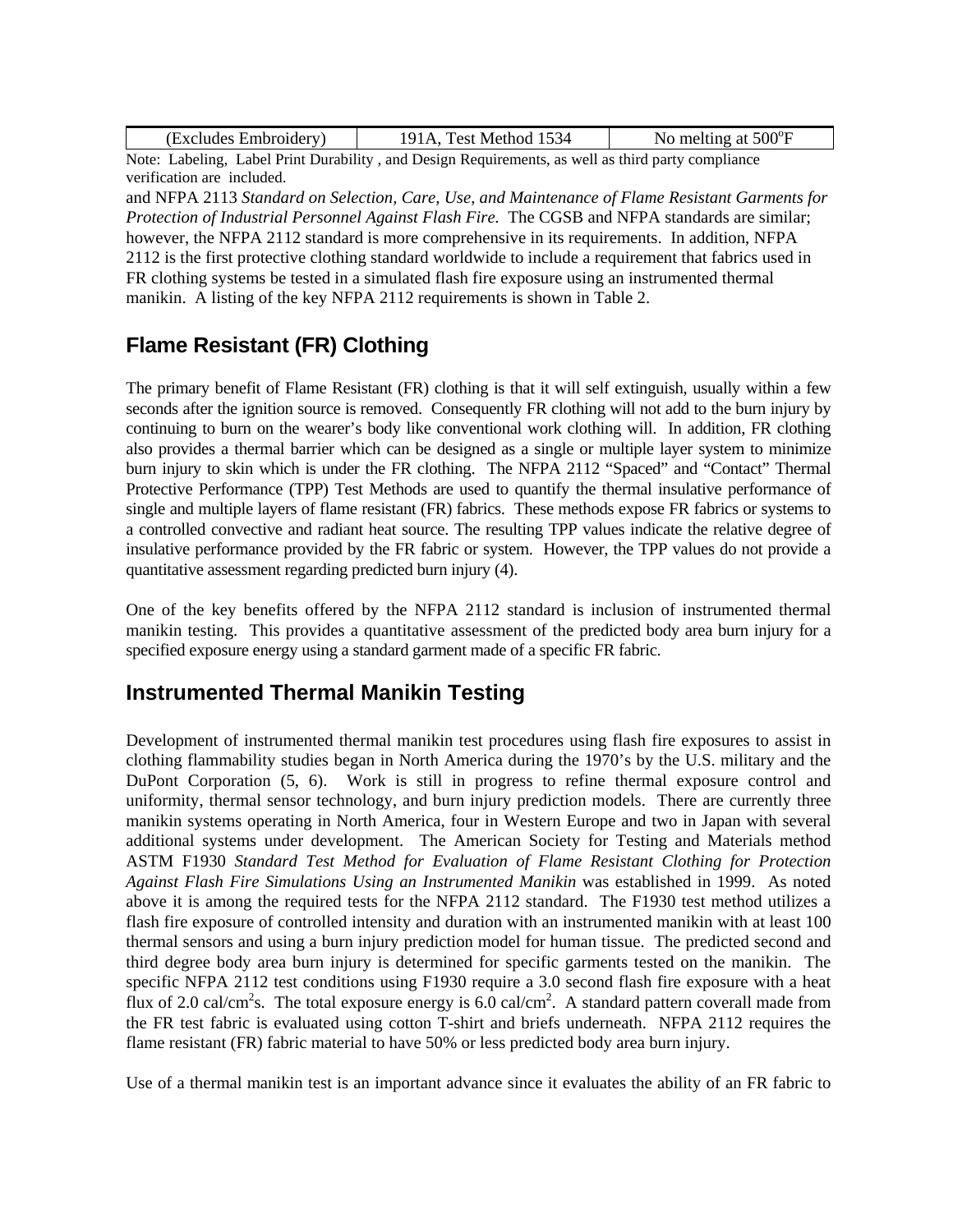shield the wearer from thermal energy when the FR fabric is in the form of a basic, properly fitted garment on a representative human form. This is an important distinction versus a bench top fabric test like the TPP. Table 3 shows the instrumented thermal manikin test results and predicted victim survival

| FR FABRIC OR                                  | <b>3 SECOND EXPOSURE</b> |                         | <b>4 SECOND EXPOSURE</b> |                      |                 |               |  |
|-----------------------------------------------|--------------------------|-------------------------|--------------------------|----------------------|-----------------|---------------|--|
| <b>SYSTEM OF</b>                              |                          | $6$ cal/cm <sup>2</sup> |                          | $8 \text{ cal/cm}^2$ |                 |               |  |
| <b>FABRICS</b>                                | % PREDICTED              | % PREDICTED             |                          | % PREDICTED          | % PREDICTED     |               |  |
|                                               | <b>BODY AREA</b>         | <b>VICTIM</b>           |                          | <b>BODY AREA</b>     |                 | <b>VICTIM</b> |  |
|                                               | <b>BURN INJURY</b>       | <b>SURVIVAL</b>         |                          | <b>BURN INJURY</b>   | <b>SURVIVAL</b> |               |  |
| <b>Nominal</b>                                |                          | Age                     | Age                      |                      | Age             | Age           |  |
| <b>Fabric Weight</b>                          |                          | 30 to 39                | 40 to 49                 |                      | 30 to 39        | 40 to 49      |  |
| 5.5 oz/y $d^2$                                | 96                       | 15                      | 13                       | 96                   | 15              | 13            |  |
| <b>Untreated Cotton</b>                       |                          |                         |                          |                      |                 |               |  |
| 4.5 oz/ $yd^2$                                | 38                       | 95                      | 88                       | 52                   | 83              | 72            |  |
| Nomex®IIIA                                    |                          |                         |                          |                      |                 |               |  |
| $6.0$ oz/yd <sup>2</sup>                      | 29                       | 97                      | 94                       | 44                   | 91              | 82            |  |
| <b>Nomex®IIIA</b>                             |                          |                         |                          |                      |                 |               |  |
| 7.5 oz/y $d^2$                                | 19                       | 98                      | 97                       | 37                   | 96              | 89            |  |
| Nomex <sup>®</sup> IIIA                       |                          |                         |                          |                      |                 |               |  |
| $\overline{5.5}$ oz/yd <sup>2</sup> Nomex®    |                          | --                      |                          | 47                   | 89              | 79            |  |
| Comfortwear                                   |                          |                         |                          |                      |                 |               |  |
| (Nomex®/Rayon                                 |                          |                         |                          |                      |                 |               |  |
| 65/35 Blend)                                  |                          |                         |                          |                      |                 |               |  |
| 6.5 oz/yd <sup>2</sup> Nomex <sup>®</sup>     |                          | $-$                     |                          | 38                   | 95              | 88            |  |
| Comfortwear                                   |                          |                         |                          |                      |                 |               |  |
| (Nomex®/Rayon                                 |                          |                         |                          |                      |                 |               |  |
| 65/35 Blend)                                  |                          |                         |                          |                      |                 |               |  |
| 9.0 oz/yd <sup>2</sup> Indura $\circledR$     | 8                        | 99                      | 99                       | 80                   | 37              | 29            |  |
| <b>Flame Retardant</b>                        |                          |                         |                          |                      |                 |               |  |
| <b>Treated Cotton</b>                         |                          |                         |                          |                      |                 |               |  |
| 9.5 oz/yd <sup>2</sup> UltraSoft <sup>®</sup> | 9                        | 99                      | 99                       | 82                   | 33              | 28            |  |
| <b>Flame Retardant</b>                        |                          |                         |                          |                      |                 |               |  |
| <b>Treated Cotton/Nylon</b>                   |                          |                         |                          |                      |                 |               |  |
| 88/12 Blend                                   |                          |                         |                          |                      |                 |               |  |
| $6.0 \text{ oz/yd}^2$                         |                          |                         |                          | $<$ 25               | 98              | 96            |  |
| Nomex <sup>®</sup> IIIA with                  |                          |                         |                          |                      |                 |               |  |
| cotton long johns                             |                          |                         |                          |                      |                 |               |  |
| $6.0 \text{ oz/yd}^2$                         |                          |                         |                          | <15                  | 99              | 99            |  |
| Nomex®IIIA with FR                            |                          |                         |                          |                      |                 |               |  |
| Batting and FR Liner,                         |                          |                         |                          |                      |                 |               |  |
| i.e. Insulated Coverall                       |                          |                         |                          |                      |                 |               |  |

|  | Table 3. Instrumented Thermal Manikin Test Results and Survival Statistics for FR Systems |  |  |
|--|-------------------------------------------------------------------------------------------|--|--|
|  |                                                                                           |  |  |

Note: Tests performed according to ASTM F1930, Heat Flux is 2.0 cal/cm<sup>2</sup>s, FR garments laundered prior to testing, FR coveralls used unless otherwise noted, cotton T-shirt and briefs under FR clothing. Each predicted body area burn injury result is the average of three individual tests.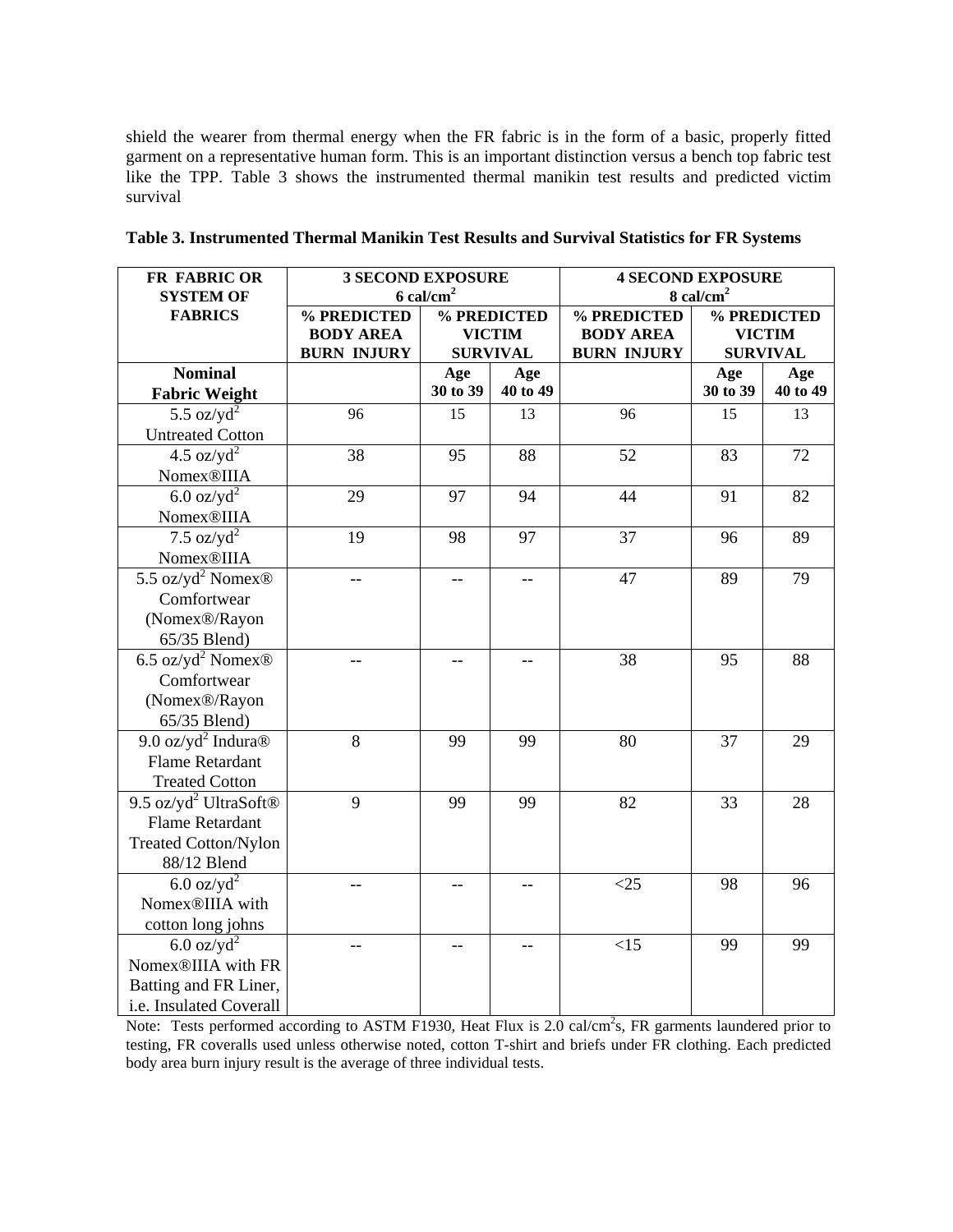Nomex® is registered trademark of DuPont; Indura® and UltraSoft® are registered trademarks of Westex, Inc.

statistics for untreated cotton and various FR fabrics and FR fabric systems for three and four second flash fire exposures (6 cal/cm<sup>2</sup> and 8 cal/cm<sup>2</sup> total exposure levels). The high predicted body burn area and low predicted victim survival rate for untreated cotton is very apparent in Table 3. Inherently flame resistant lighter weight fabrics like Nomex®IIIA tend to exhibit higher body area burn injury at three second test exposures than heavier weight flame retardant treated products like Indura® and UltraSoft®. This impact of heavier fabric weight can also be observed with the three weights of Nomex®IIIA. However, this situation changes for a four second exposure due to the sharp rise in predicted body area burn injury exhibited by these flame retardant treated products. Table 3 shows that the significant increase in predicted burn injury at a four second exposure for treated products like Indura® and UltraSoft® is reflected in an equally significant decrease in the predicted survival rate for workers in age groups from 30 to 39 and 40 to 49 years. The decrease in the chance of survival for workers 50 to 59 years old would be even greater as indicated in Figure 1. Predicted survival for the lighter weight Nomex®IIIA and Nomex® Comfortwear products is maintained at a relatively high level for both three and four second exposures since these products exhibit a more gradual increase in predicted body area burn injury as the total exposure energy increases.

Table 3 also indicates potential protection strategies for higher exposure levels. For example, if long underwear is worn under a FR coverall, predicted survival for a four second exposure can be increased to over 95%. A similar increase in survivability can be achieved by wearing an insulated FR coverall which consists of several flame-resistant fabric layers. Multi-layer FR clothing systems can be designed to protect wearers against higher exposures when hazard analysis indicates the potential for higher exposure times, or high heat content fuels are involved.

The ASTM F1930 thermal manikin test method can also be extended beyond the minimum requirements of NFPA 2112 to assess the impact of many important FR clothing aspects such as naturally occurring air gaps between the garment and the manikin surface, garment fit, number, size and location of pockets, fabric type, fabric weight, fabric flame shrinkage, and exothermic reactions exhibited by flame retardant treated fabrics. Flash fire thermal manikin testing also enables analysis of various clothing systems such as the use of non-melting under garments, and FR and non-FR outerwear, e.g. wind breakers, cold weather gear and rainwear. Manikin test results can assist when designing multi-layer FR clothing systems to provide a high level of protection over the full range of expected flash fire exposures—beyond the NFPA 2112 minimum 6 cal/cm<sup>2</sup> exposure requirement.

#### **Flash Fire Hazard Analysis**

The new NFPA 2113 Standard requires that a hazard analysis be performed for the industrial work place. Exposure energy can be estimated for each flash fire hazard scenario by estimating the fire intensity( heat flux) and exposure time (escape time or incident duration). Flash fire incidents are unexpected and uncontrolled events that can occur over a broad range of exposure levels. Generally the heat flux would be estimated at 2 cal/cm<sup>2</sup>s for most fuels, i.e. propane, natural gas, ethane, methane. If the hazard involves explosives or very high heat content chemicals, the heat flux estimate can be significantly higher and will depend on the specific fuels, the exposure geometry and other hazard parameters. The exposure time is based on escape time from the flash fire or the estimated fire duration based on available fuel and oxygen. The total exposure is the product of the heat flux and the exposure time. For example, the heat flux for a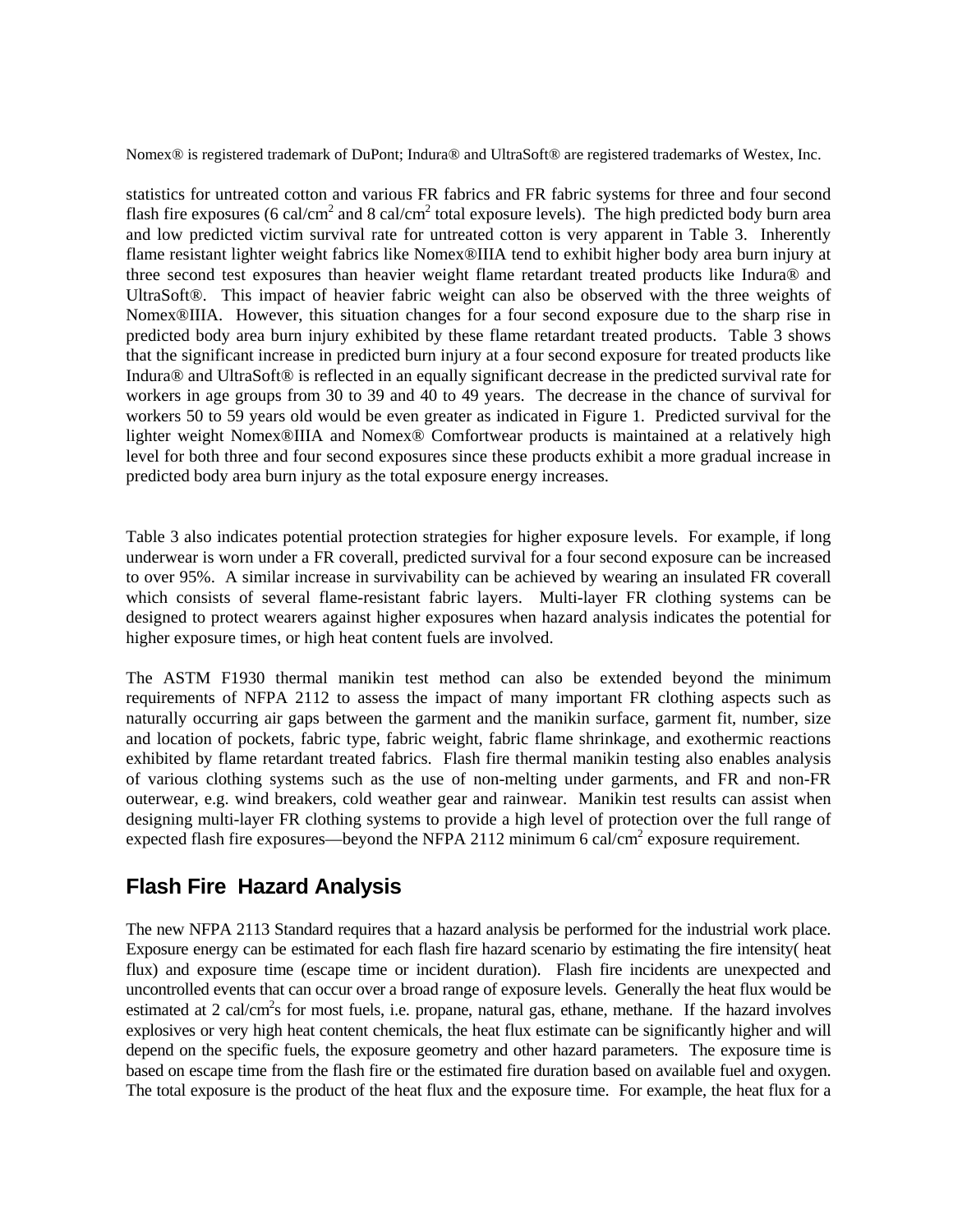high heat content fuel could be estimated at  $3 \text{ cal/cm}^2$ s and the expected exposure time could be estimated at 3 seconds yielding a total exposure of 9 cal/cm<sup>2</sup>. For a propane gas cloud, the heat flux could be estimated at 2 cal/cm<sup>2</sup>s and the escape time for this large flash fire area could be estimated at 4 second yielding a total exposure of 8 cal/cm<sup>2</sup>. The work tasks and locations of an industrial worker may involve a range of flash fire exposure hazards, and consequently a comprehensive task-by-task analysis must be done. This hazard analysis will provide the predicted exposure threat required to determine when a single layer FR clothing system will provide adequate protection and when a multi-layer FR clothing system will be needed. Therefore, if the estimated exposure energy is significantly greater than the specified NFPA 2112 minimum requirement of 6 cal/cm<sup>2</sup>, then a multi-layer FR clothing system and/or modified work practices may be required to minimize burn injuries.

Flash fire instrumented manikin testing according to the ASTM F1930 method has enabled many companies to address specific flash fire hazards more quantitatively. FR clothing systems can be tested over the range of potential flash fire exposures identified in a hazard analysis. This will facilitate selection of a FR clothing system designed to match the exposure energy levels identified during the hazard analysis. This will permit FR clothing systems to be selected to minimize predicted body area burn injury for the probable worst case hazard scenario. When body area burn injury is minimized, victim survival is expected to be maintained at a high level. In addition, pain and suffering is reduced and preservation of the victim's quality of life is significantly increased.

## **Guidelines for Wearing FR Clothing**

The following guidelines provide information on ways to maximize the protection offered by FR clothing.

- ¾ Protective Clothing Selection Must Be Based on the Probable Worst Case Exposure for a Task
- ¾ Flame-Resistant Clothing Should Provide a Good Functional Fit for Protection and Comfort
- ¾ Loose Fitting Clothing Provides Additional Thermal Protection Due to Increased Air Spaces
- ¾ Sleeves Cuffs Should be Full Extended and Secured
- ¾ All Garments Including Outerwear Should Be Fully Fastened Closed
- ¾ Clothing Should Be Free of Flammable Contaminants Which Can Ignite and Increase Burn Injury
- ¾ Appropriate Protective Neck, Face, Eye, Head, Hand, and Foot Coverings Should Be Worn
- ¾ Outerwear Must be Flame Resistant since Flammable Outerwear Can Ignite and Continue to Burn Essentially Eliminating the Protection of Flame Resistant Clothing Worn Underneath
- ¾ Undergarments Worn Against the Skin Should Be Non-Melting Since Meltable Undergarments Can Increase Burn Injury Severity
- ¾ Non-Melting Undergarments Made of Cotton, Wool, Silk, Rayon, or FR Fabrics Can Be Worn Under FR Clothing to Increase Thermal Insulation and Protection from Flash Fire Exposures

## **Conclusion**

New standards will assist in providing industrial workers with protective FR clothing systems which are designed to minimize burn injury and maintain high burn victim survival rates. It is important to estimate the expected flash fire threats using workplace hazard analysis. It is also important to assess FR clothing